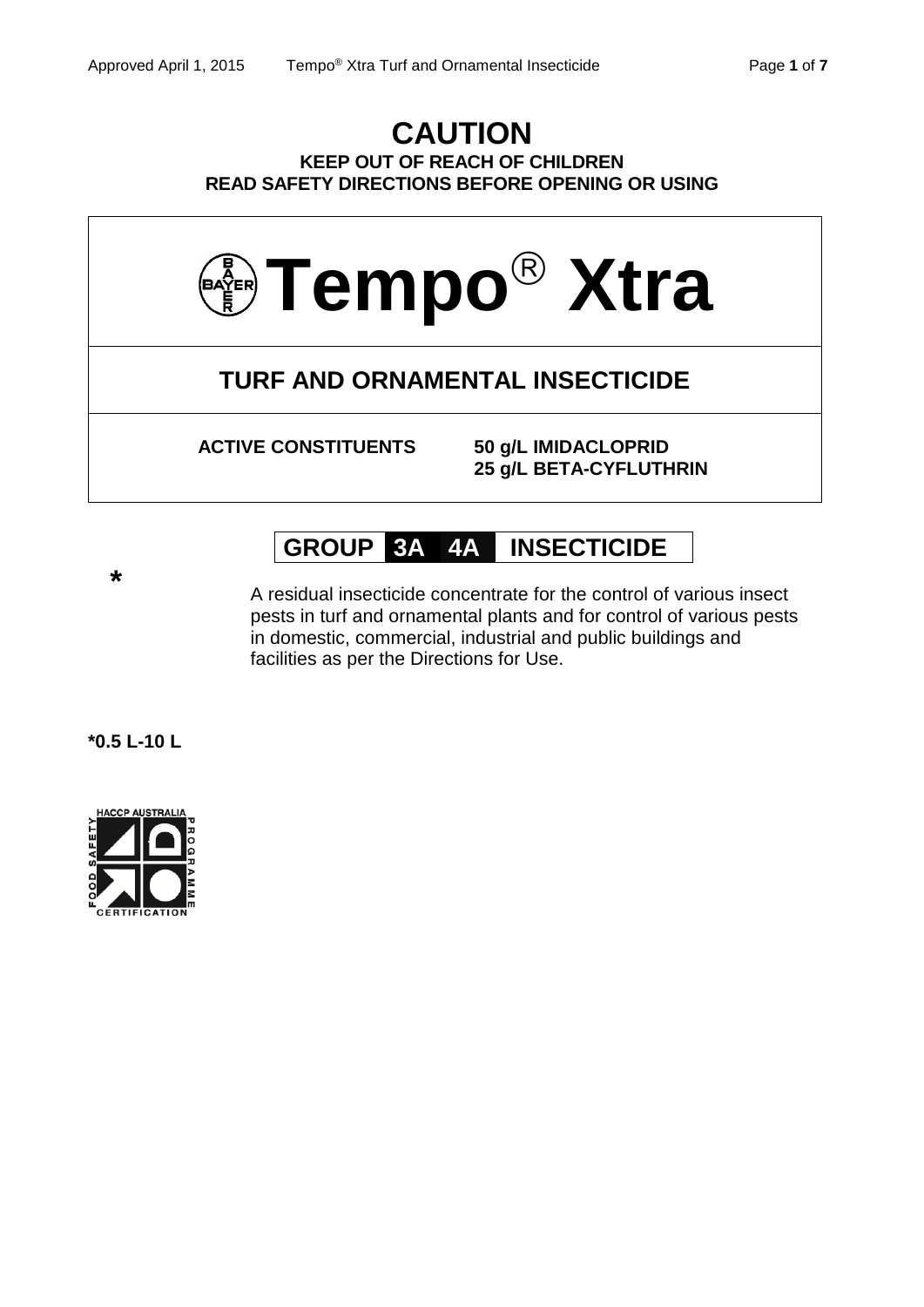## **DIRECTIONS FOR USE**

## **RESTRAINTS**

DO NOT apply spray treatment outdoors if heavy rains are expected to occur within 48 hours of application, or if area is about to be irrigated, unless indicated in the directions below.

DO NOT apply using spraying equipment carried on the back of the user.

| <b>SITUATION</b> | <b>PEST</b>                                                                                                                                                                                                                                                                                               | <b>RATE</b>                                                                                                                                                                                                                                                                                                         | <b>CRITICAL COMMENTS</b>                                                                                                                                                                                                                                                                                                                                                               |
|------------------|-----------------------------------------------------------------------------------------------------------------------------------------------------------------------------------------------------------------------------------------------------------------------------------------------------------|---------------------------------------------------------------------------------------------------------------------------------------------------------------------------------------------------------------------------------------------------------------------------------------------------------------------|----------------------------------------------------------------------------------------------------------------------------------------------------------------------------------------------------------------------------------------------------------------------------------------------------------------------------------------------------------------------------------------|
| <b>TURF</b>      |                                                                                                                                                                                                                                                                                                           |                                                                                                                                                                                                                                                                                                                     | Dangerous to bees. Refer to Protection of                                                                                                                                                                                                                                                                                                                                              |
|                  |                                                                                                                                                                                                                                                                                                           |                                                                                                                                                                                                                                                                                                                     | Livestock.                                                                                                                                                                                                                                                                                                                                                                             |
|                  |                                                                                                                                                                                                                                                                                                           |                                                                                                                                                                                                                                                                                                                     | Do not apply by aircraft.                                                                                                                                                                                                                                                                                                                                                              |
|                  |                                                                                                                                                                                                                                                                                                           |                                                                                                                                                                                                                                                                                                                     | Do not apply more than three times per year.                                                                                                                                                                                                                                                                                                                                           |
|                  | Lawn armyworm<br>(Spodoptera<br>mauritia)<br>Cutworm (Agrotis<br>spp.)<br>Webworm<br>(Herpetogramma<br>spp.)                                                                                                                                                                                              | 2-4 L/ha                                                                                                                                                                                                                                                                                                            | Apply to mown turf in a minimum application<br>volume of 200 L/ha (or 2 L/100 m <sup>2</sup> ) and irrigate<br>treated areas after application with up to 4 mm<br>water.<br>Application after mowing is recommended to<br>minimise loss of insecticide in clippings.<br>Apply when insects or damage first appear. For<br>severe infestations, repeat every 7 to 14 days as<br>needed. |
|                  | <b>Adult Argentine</b><br>stem weevil<br>(Listronotus<br>bonariensis)<br><b>Adult Billbug</b><br>(Sphenophorus<br>brunnipennis)<br>Adult scarabs<br>including African<br>black beetle<br>(Heteronychus<br>arator);<br>Mole crickets<br>(Gryllotalpa spp.)<br>Couch mite<br>(Aceria<br>cynodontis)<br>Ants | 5 L/ha                                                                                                                                                                                                                                                                                                              | Couch mite are only found in couch varieties of<br>turf. Industry thresholds are set at $4 - 8$ stunted<br>tufts (witches brooms) per 100 cm <sup>2</sup>                                                                                                                                                                                                                              |
|                  | First instar larvae<br>of African black<br>beetle;<br>Argentinian<br>scarab<br>Pruinose scarab                                                                                                                                                                                                            | 5 L/ha<br>plus<br>1.25 L/ha<br><b>MERIT Turf</b><br>and<br>Ornamental<br>Insecticide<br>Spray with at<br>least 400 L<br>water / ha to<br>ensure even<br>coverage.<br>Preferably<br>spray on<br>dewy grass.<br>Irrigate with 5<br>to 12 mm of<br>water<br>commencing<br>within one to<br>24 hours of<br>application. | Apply mixture at peak egg hatch which is mid-<br>spring to mid-summer depending on species.                                                                                                                                                                                                                                                                                            |
|                  | Larvae of billbug                                                                                                                                                                                                                                                                                         |                                                                                                                                                                                                                                                                                                                     | Monitor adult activity through late spring and early<br>summer. Spray when numbers peak, or when<br>small larvae (4 mm) are found in the thatch or<br>surface soil. Early application is essential to<br>minimise grass damage due to feeding.                                                                                                                                         |
|                  | Grasshoppers                                                                                                                                                                                                                                                                                              | 400 mL / ha                                                                                                                                                                                                                                                                                                         | Apply when grasshoppers are active. Apply by<br>ground based equipment only. Adequate<br>coverage is essential for effective control                                                                                                                                                                                                                                                   |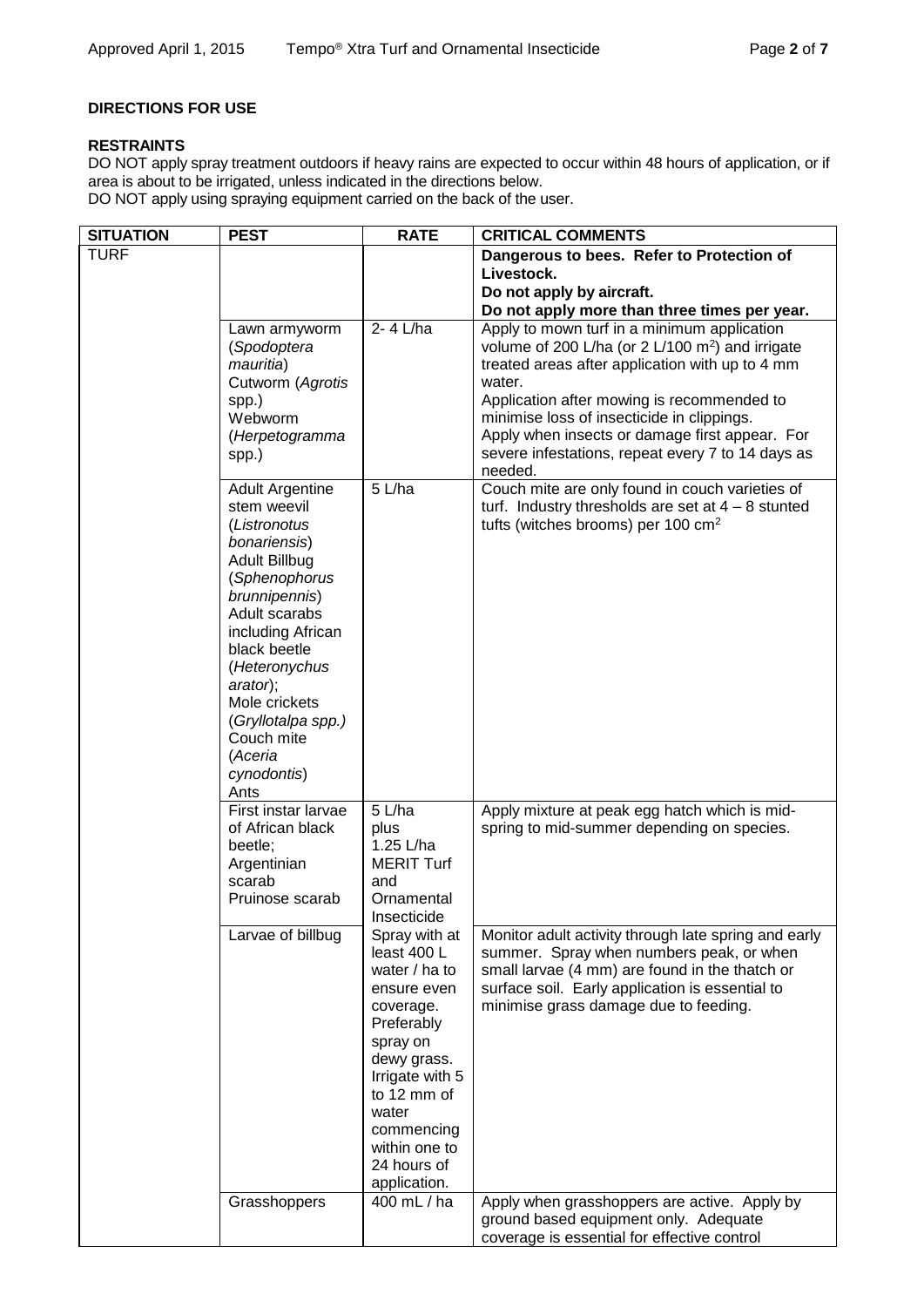| <b>SITUATION</b>                                                                                                                                                                                                                                     | <b>PEST</b>                                                                                                                                 | <b>RATE</b>                                                                                         | <b>CRITICAL COMMENTS</b>                                                                                                                                                                                                                                                                                                                                                                                                                                                                                                     |
|------------------------------------------------------------------------------------------------------------------------------------------------------------------------------------------------------------------------------------------------------|---------------------------------------------------------------------------------------------------------------------------------------------|-----------------------------------------------------------------------------------------------------|------------------------------------------------------------------------------------------------------------------------------------------------------------------------------------------------------------------------------------------------------------------------------------------------------------------------------------------------------------------------------------------------------------------------------------------------------------------------------------------------------------------------------|
| <b>ORNAMENTAL</b><br><b>PLANTS</b><br>including but not<br>limited to:<br>Roses, Azaleas,<br>Hibiscus,<br>Pelargoniums,<br>Magnolia,<br>Melaleuca,<br>Eucalyptus,<br>Viburnum,                                                                       | Aphids;<br>Bugs (e.g.<br>passionvine<br>hopper, mealy<br>bug, lace bug);<br>Caterpillars;<br>Garden weevil;<br>Whiteflies;<br><b>Thrips</b> | $2 - 4$ mL $/ 5$<br>L water<br>or<br>$40 - 80$ mL $/$<br>100 L water                                | Apply directly to the plants as a foliar spray. Spray<br>foliage thoroughly when insects are first seen or if<br>they reappear. Spray underneath leaf surfaces.<br>Apply until leaves are evenly coated with spray but<br>not dripping. DO NOT spray if it is raining or about<br>to rain.<br>Controlling these insects may assist in ant<br>management programs where ants are foraging.<br>Ensure adequate coverage of the plant, focusing<br>on areas where ants are actively seen tending<br>honeydew producing insects. |
| Camellia, Azalea<br>and Lillypilly                                                                                                                                                                                                                   | <b>Hibiscus flower</b><br>beetle                                                                                                            | 80 mL / 100<br>L water plus<br>30 mL / 100L<br>water MERIT<br>Turf and<br>Ornamental<br>Insecticide | Spray buds and flowers as needed.                                                                                                                                                                                                                                                                                                                                                                                                                                                                                            |
|                                                                                                                                                                                                                                                      | Longtailed<br>mealybug                                                                                                                      | 80 mL / 100<br>L water plus<br>30 mL / 100L<br>water MERIT<br>Turf and<br>Ornamental<br>Insecticide | Apply 3 sprays 2 weeks apart. Use a non-ionic<br>surfactant at label rate.                                                                                                                                                                                                                                                                                                                                                                                                                                                   |
|                                                                                                                                                                                                                                                      | Psyllids                                                                                                                                    | 80 mL / 100<br>L water plus<br>30 mL / 100L<br>water MERIT<br>Turf and<br>Ornamental<br>Insecticide | Spray at first sign and then a week later                                                                                                                                                                                                                                                                                                                                                                                                                                                                                    |
|                                                                                                                                                                                                                                                      | Soft scales                                                                                                                                 |                                                                                                     | Spray in late spring or when small scales are first<br>seen. Apply 3 sprays 2 weeks apart. Add a<br>wetting agent.                                                                                                                                                                                                                                                                                                                                                                                                           |
| Domestic,<br>commercial,<br>industrial and<br>public buildings<br>and facilities<br>(including but not<br>limited to farm<br>buildings, offices,<br>storerooms,<br>private houses<br>and external<br>areas associated<br>with such<br>establishments |                                                                                                                                             |                                                                                                     | <b>Best-Practice Recommendation:</b><br>Estimate area of surface which needs to be<br>treated.<br>Calibrate spray equipment to identify volume of<br>spray necessary to achieve coverage of target<br>area.<br>Measure out required volume of Tempo Xtra<br>and mix according to General Instructions<br>below.<br>DO NOT exceed point of run-off.<br>Non-porous surfaces: Apply as a coarse spray.<br>continued                                                                                                             |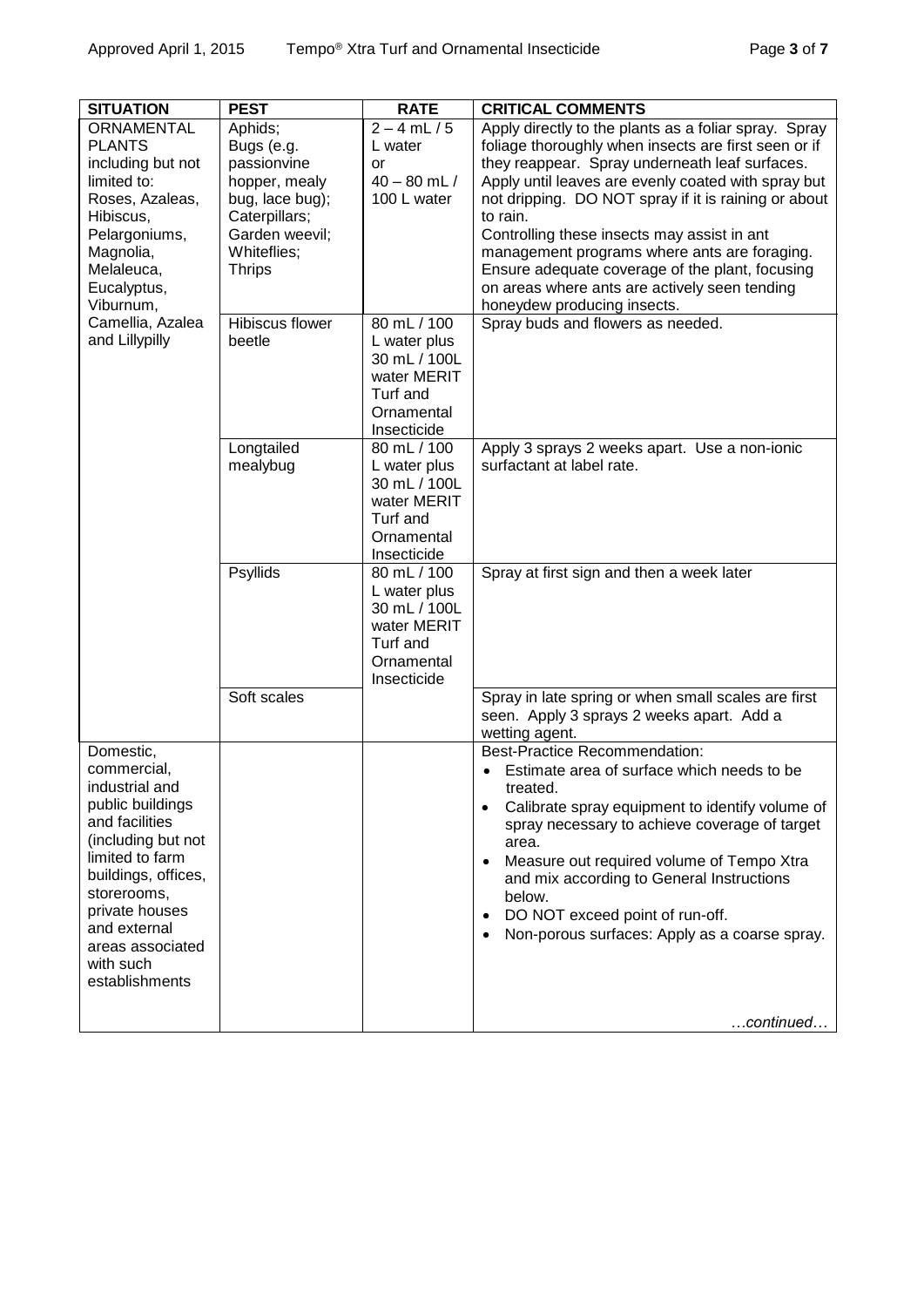| <b>SITUATION</b>              | <b>PEST</b>     | <b>RATE</b>                       | <b>CRITICAL COMMENTS</b>                                                                       |
|-------------------------------|-----------------|-----------------------------------|------------------------------------------------------------------------------------------------|
| Domestic,                     | Ants            | Non-porous                        | DIRECT NEST TREATMENT: Where possible                                                          |
| commercial,                   |                 | surfaces:                         | locate the nest and spray directly into nest                                                   |
| industrial and                |                 | 50 $mL / up$ to                   | entrances. Penetration of insecticide can be                                                   |
| public buildings              |                 | 5 L water /                       | assisted by pre-wetting sandy and porous soils                                                 |
| and facilities                |                 | $100 \; \text{m}^2$               | with water. A thorough soaking treatment with                                                  |
| (including but not            |                 | Porous                            | insecticide mixture is required to destroy the nest.                                           |
| limited to farm               |                 | surfaces or                       | TREATMENT WHEN NESTS CANNOT BE                                                                 |
| buildings, offices,           |                 | through use                       | LOCATED: Apply to all ant trails and areas where                                               |
| storerooms,                   |                 | of power                          | ants are foraging. Search for ants underneath                                                  |
| private houses                |                 | equipment:                        | materials (e.g. rocks, timber) and apply to these                                              |
| and external                  |                 | 50 $mL / up$ to                   | areas.                                                                                         |
| areas associated<br>with such |                 | 10 L water /<br>$100 \text{ m}^2$ | Where indoor infestation has been identified it is                                             |
| establishments                |                 |                                   | recommended that an external perimeter<br>treatment be installed (refer below) and that indoor |
|                               |                 |                                   | areas are treated with a suitably registered bait                                              |
|                               |                 |                                   | product such as from the Maxforce ant bait range.                                              |
|                               |                 |                                   | EXTERNAL PERIMETER TREATMENTS: Apply                                                           |
|                               |                 |                                   | to all potential entrance points of the structure                                              |
|                               |                 |                                   | (e.g. cracks and crevices in brickwork and gaps in                                             |
|                               |                 |                                   | timber weatherboards). Treat the outside of the                                                |
|                               |                 |                                   | structure; walls, and around doors, windows, and                                               |
|                               |                 |                                   | other areas where ants are active or may enter or                                              |
|                               |                 |                                   | hide. Ensure application in wall voids or other                                                |
|                               |                 |                                   | enclosed cavities is made with spray nozzle                                                    |
|                               |                 |                                   | adjusted to produce a fine mist in order to avoid                                              |
|                               |                 |                                   | run-off. Treat the soil, turf or other ground                                                  |
|                               |                 |                                   | covering adjacent to the structure (in a band up to                                            |
|                               |                 |                                   | 3 metres wide) where ants are seen, have been                                                  |
|                               |                 |                                   | found, or can find shelter.                                                                    |
|                               | Cockroaches     |                                   | Conduct a thorough inspection and apply to known                                               |
|                               |                 |                                   | and potential cockroach harbourages. A barrier                                                 |
|                               |                 |                                   | application around areas where cockroach<br>infestations may be originating is also suggested. |
|                               |                 |                                   | NOTE: The use of an Insect Growth Regulator                                                    |
|                               |                 |                                   | (such as STARYCIDE <sup>®</sup> Insect Growth Regulator)                                       |
|                               |                 |                                   | is considered a useful supplementary treatment                                                 |
|                               |                 |                                   | for cockroach control when cockroach infestation                                               |
|                               |                 |                                   | is severe.                                                                                     |
|                               |                 |                                   | Repeat application as required. Where application                                              |
|                               |                 |                                   | of a spray is not suitable it is recommended that a                                            |
|                               |                 |                                   | suitably registered gel such as from the                                                       |
|                               |                 |                                   | MAXFORCE® Gel range be applied as per the                                                      |
|                               |                 |                                   | registered label on that product.                                                              |
|                               | <b>Crickets</b> |                                   | Spray infested areas. In addition a barrier                                                    |
|                               |                 |                                   | treatment can be sprayed across areas where                                                    |
|                               |                 |                                   | these pests enter buildings.                                                                   |
| Domestic,                     | Mosquitoes and  | Non-porous<br>surfaces:           | Spray surfaces where flies and mosquitoes are                                                  |
| commercial,<br>industrial and | flies           |                                   | known to come to rest.                                                                         |
| public buildings              |                 | 50 mL / up to<br>5 L water /      | Flies - include external surfaces that are exposed<br>to the morning sun.                      |
| and facilities                |                 | $100 \text{ m}^2$                 | Mosquitoes - spray walls, awnings, fences and                                                  |
| (including but not            |                 | Porous                            | vegetated areas in proximity to buildings. DO                                                  |
| limited to farm               |                 | surfaces or                       | NOT apply to edible plants.                                                                    |
| buildings, offices,           |                 | through use                       | NOTE: The perception of the level of control of                                                |
| storerooms,                   |                 | of power                          | flying insects achieved within any given area                                                  |
| private houses                |                 | equipment:                        | treated with a residual surface spray will be                                                  |
| and external                  |                 | 50 $mL / up$ to                   | affected by the extent of in-migration of individuals                                          |
| areas associated              |                 | 10 L water /                      | from external (untreated) areas. A residual surface                                            |
| with such                     |                 | $100 \; \text{m}^2$               | spray will only control those insects that alight on                                           |
| establishments                |                 |                                   | the treated surfaces and therefore complete                                                    |
|                               |                 |                                   | elimination of flying insects from the treated area                                            |
|                               |                 |                                   | should not necessarily always be expected.                                                     |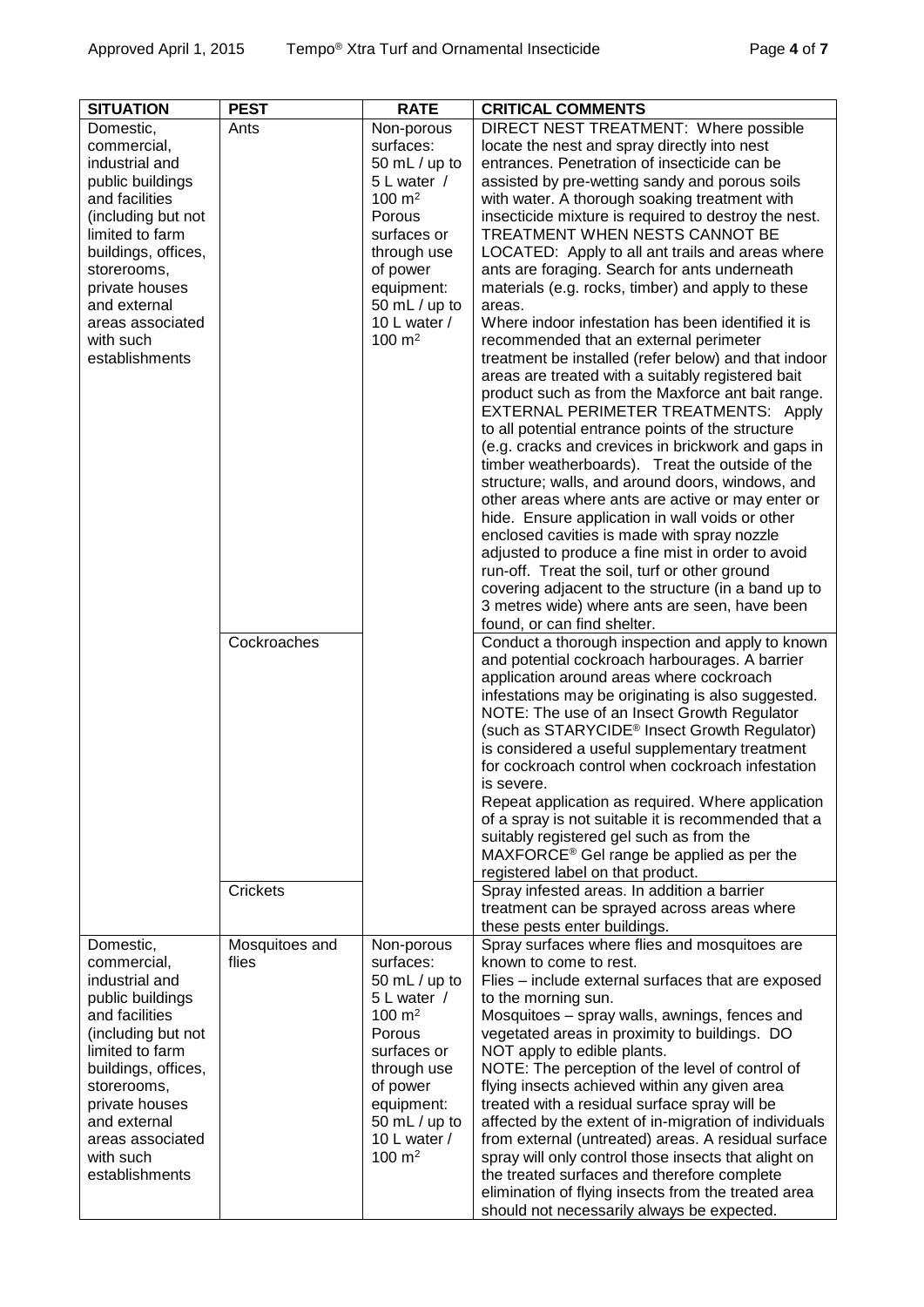| <b>SITUATION</b>                                                                                                                                                                                                            | <b>PEST</b>                              | <b>RATE</b>                                                                                                                                                                                            | <b>CRITICAL COMMENTS</b>                                                                                                                                                                                                                                                                                                                                                                                                                                                                                                                                                       |
|-----------------------------------------------------------------------------------------------------------------------------------------------------------------------------------------------------------------------------|------------------------------------------|--------------------------------------------------------------------------------------------------------------------------------------------------------------------------------------------------------|--------------------------------------------------------------------------------------------------------------------------------------------------------------------------------------------------------------------------------------------------------------------------------------------------------------------------------------------------------------------------------------------------------------------------------------------------------------------------------------------------------------------------------------------------------------------------------|
| Domestic,<br>commercial,<br>industrial and                                                                                                                                                                                  | Millipedes                               | Non-porous<br>surfaces:<br>50 mL / up to                                                                                                                                                               | Apply as a coarse spray to infested areas.<br>Recommended for use on non-porous surfaces<br>only.                                                                                                                                                                                                                                                                                                                                                                                                                                                                              |
| public buildings<br>and facilities<br>(including but not<br>limited to farm<br>buildings, offices,<br>storerooms,<br>private houses<br>and external<br>areas associated<br>with such<br>establishments                      | Paper nest wasps                         | 5 L water /<br>$100 \text{ m}^2$<br>Porous<br>surfaces or<br>through use<br>of power<br>equipment:<br>50 mL / up to<br>10 L water /<br>$100 \; \text{m}^2$                                             | Apply diluted spray to the point of run-off directly to<br>the paper nest ensuring thorough and even<br>coverage. When all adult wasps have been<br>knocked down the nest may be safely removed<br>from the structure.                                                                                                                                                                                                                                                                                                                                                         |
|                                                                                                                                                                                                                             | Spiders                                  |                                                                                                                                                                                                        | Apply to areas where spiders are known to occur,<br>their webbing and areas where spiders may hide.<br>It is recommended that any webbing is left in place<br>for a few days after application to optimise<br>efficacy.                                                                                                                                                                                                                                                                                                                                                        |
| Internal areas<br>and surrounds of<br>domestic,<br>commercial,<br>industrial and<br>public buildings<br>and facilities                                                                                                      | Fleas                                    | Non-porous<br>surfaces:<br>50 mL / up to<br>5 L water /<br>$100 \text{ m}^2$<br>Porous<br>surfaces or<br>through use<br>of power<br>equipment:<br>50 mL / up to<br>10 L water /<br>$100 \; \text{m}^2$ | Clean and vacuum infested areas and dispose of<br>dust collected in the garbage in a sealed plastic<br>bag. Lightly spray infested areas concentrating on<br>areas under furniture etc.<br>NOTE: The use of an Insect Growth Regulator<br>(such as Starycide Insect Growth Regulator) is<br>considered a useful supplementary treatment for<br>flea control. Treat pets with a suitably registered<br>flea control product.<br>See also the note on application to carpets below.                                                                                              |
| <b>External areas</b><br>and surrounds of<br>domestic,<br>commercial and<br>public buildings<br>and structures,<br>untended verges,<br>surrounds of<br>sporting venues<br>etc. and other<br>areas where ticks<br>are found. | <b>Ticks</b><br>(not paralysis<br>ticks) | Non-porous<br>surfaces:<br>50 mL / up to<br>5 L water /<br>$100 \text{ m}^2$<br>Porous<br>surfaces:<br>50 mL / up to<br>10 L water /<br>$100 \; \text{m}^2$                                            | Apply to outside surfaces of buildings and<br>surrounds including but not limited to foundations,<br>soil, turf, trunks of woody ornamentals and other<br>areas where ticks congregate or have been seen.<br>This treatment is intended to control ticks which<br>are present at the time of application. Repeat<br>application may be required during times of high<br>tick activity. When used in domestic garden<br>situations where domestic pets are present, it is<br>recommended that the animals also be treated<br>with an appropriately registered ectoparasiticide. |

## **NOT TO BE USED FOR ANY PURPOSE OR IN ANY MANNER CONTRARY TO THIS LABEL UNLESS AUTHORISED UNDER APPROPRIATE LEGISLATION.**

#### **RE-ENTRY**

DO NOT enter treated areas until the spray has dried, unless wearing cotton overalls buttoned to the neck and wrist (or equivalent clothing) and chemical resistant gloves. Clothing must be laundered after each day's use.

#### **GENERAL INSTRUCTIONS**

#### **Mixing**

Add the required quantity of **Tempo Xtra** to water while stirring.

#### **Application**

DO NOT spray the moving parts of any machinery, electric motors or switchgear with the water-based product.

#### **Compatibility**

**Tempo Xtra** is compatible with Starycide Insect Growth Regulator and Merit Turf and Ornamental Insecticide.

### **INSECTICIDE RESISTANCE WARNING GROUP 3A 4A INSECTICIDE**

For insecticide resistance management **Tempo Xtra** is a Group 3A & 4A insecticide. Some naturally occurring insect biotypes resistant to **Tempo Xtra** and other Group 3A and 4A insecticides may exist through normal genetic variability in any insect population. The resistant individuals can eventually dominate the insect population if **Tempo Xtra** or other Group 3A and 4A insecticides are used repeatedly. The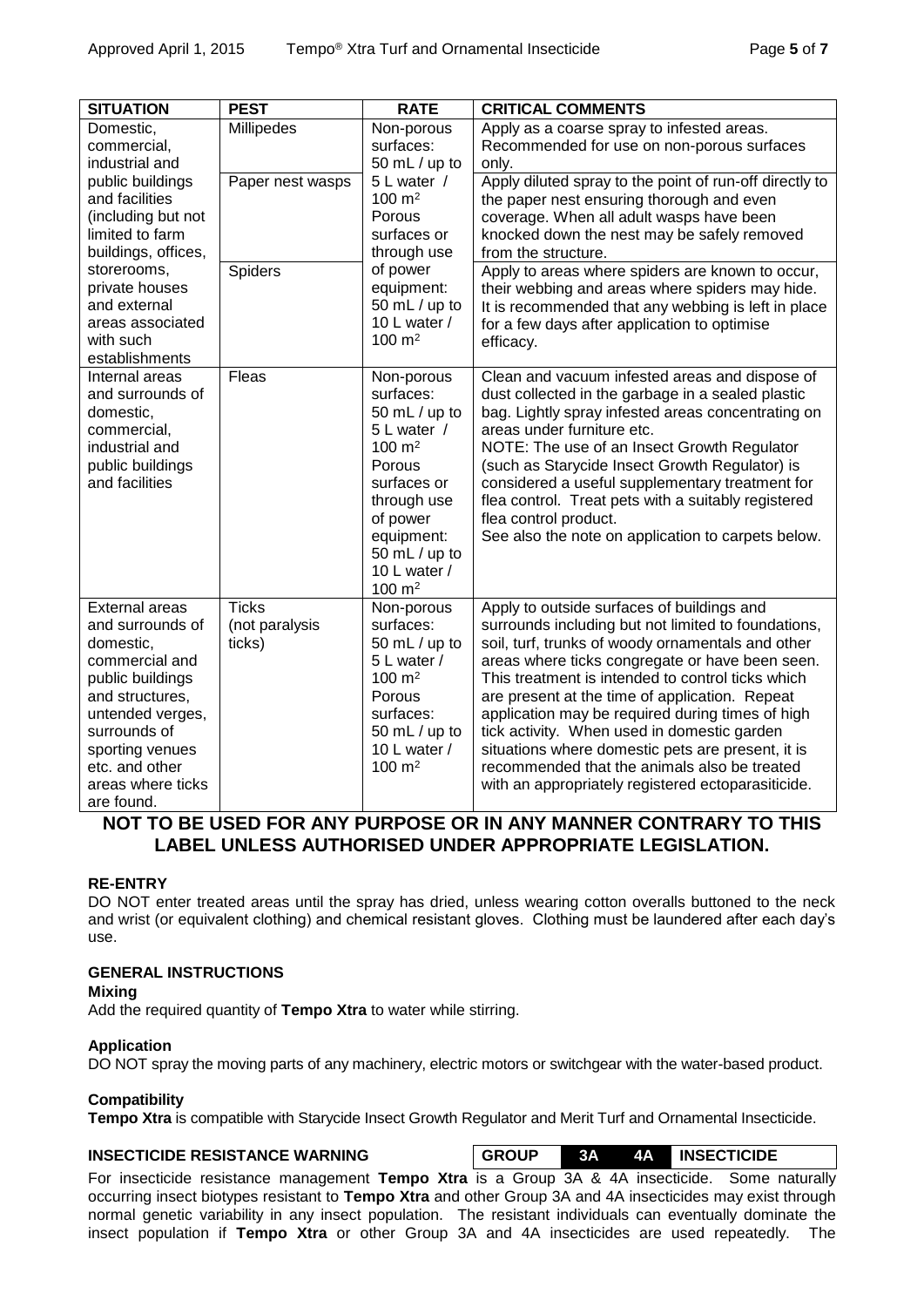effectiveness of **Tempo Xtra** on resistant individuals could be significantly reduced. Since occurrence of resistant individuals is difficult to detect prior to use, Bayer CropScience Pty. Ltd. accepts no liability for any losses that may result from failure of **Tempo Xtra** to control resistant insects.

For further information on managing insecticide resistance contact your local supplier or Bayer Environmental Science representative.

#### **PRECAUTIONS**

For surface treatment only – DO NOT spray into the atmosphere using foggers or other devices designed to create an aerosol.

DO NOT spray directly on humans, exposed food or food utensils or food preparation areas.

DO NOT spray clothing.

Avoid contact of spray with timber to which a stain is subsequently to be applied, unless the owner is notified that the timber will need additional preparation, consistent with that if water alone had contacted the timber. (Evidence of water contact on timber is sometimes only evident once the stain has been applied).

BEFORE USE - Remove or cover all exposed foodstuffs. Cover all dishes and utensils and surfaces where food is prepared.

AFTER USE - Thoroughly ventilate treated areas. Clean up thoroughly before processing/serving resumes.

#### **NOTE ON APPLICATION TO CARPETS**

Whilst carpets are regarded as porous surfaces, excessive liquid application may produce water-stains and therefore the non-porous surface rate should be adopted if possible. Hence for short pile carpet, the 5 L dilution rate (per 100 m<sup>2</sup>) should be sufficient. However, for long pile or shag carpet, the 10 L dilution rate (per 100 m<sup>2</sup>) may be required, to ensure effective penetration and application to all of the carpet-pile. Since carpets vary in their thickness, colour and material it is recommended that a small, inconspicuous area of carpet be sprayed and allowed to dry first to ensure that staining will not occur. Allow treated carpets to dry before resuming activity on them.

#### **NOTE ON ORNAMENTALS AND NATIVE PLANTS**

TEMPO XTRA has been used on a wide range of ornamental plant species without damage. However, some species and varieties are particularly sensitive to chemical sprays and as this is often related to local conditions it is advisable to treat only a small number of plants first, in order to ascertain their reaction before treating the whole crop.

#### **PROTECTION OF CROPS, NATIVE AND OTHER NON-TARGET PLANTS**

Refer to Note on Ornamentals and Native Plants.

#### **PROTECTION OF LIVESTOCK**

Dangerous to bees. DO NOT spray any plants in flower while bees are foraging. DO NOT graze treated turf or feed turf clippings from any treated area to poultry or livestock.

#### **PROTECTION OF WILDLIFE, FISH, CRUSTACEANS AND ENVIRONMENT**

Toxic to mammals. Very toxic to aquatic life. DO NOT contaminate wetlands or watercourses with this product or used containers. Cover fish tanks before using. Toxic to beneficial arthropods. Not compatible with integrated pest management (IPM) programs utilising beneficial arthropods. Minimise spray drift to reduce harmful effects on beneficial arthropods in non-crop areas.

**STORAGE AND DISPOSAL:** Store in tightly closed, original container in a safe, well ventilated area, as cool as possible. DO NOT store for prolonged periods in direct sunlight. Triple rinse containers before disposal. Add rinsings to spray tank. DO NOT dispose of undiluted chemicals on site. If recycling, replace cap and return clean containers to recycler or designated collection point. If not recycling, break, crush, or puncture and deliver empty packaging to an approved waste management facility. If an approved waste management facility is not available, bury the empty packaging 500 mm below the surface in a disposal pit specifically marked and set up for this purpose clear of waterways, desirable vegetation and tree roots, in compliance with relevant Local, State or Territory government regulations. DO NOT burn empty containers or product. Do not re-use empty containers fr any other purpose.

#### **SAFETY DIRECTIONS**

May irritate the skin and eyes. Avoid contact with skin and eyes. When preparing product for use and using the prepared spray, wear cotton overalls over normal clothing buttoned to the neck and wrist and elbow